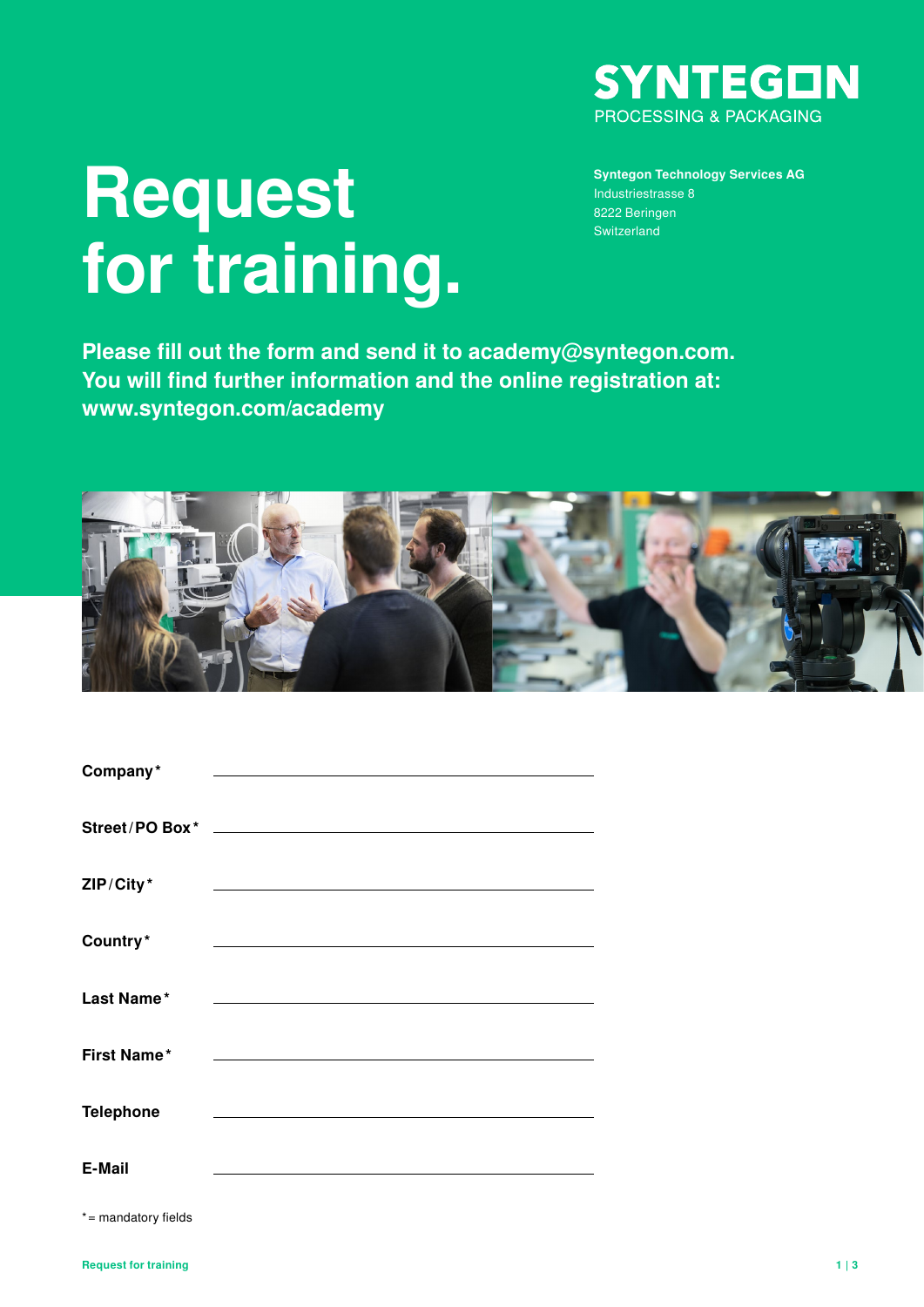## **Please enter the machine (type)/project number you would like to be trained on**

#### **Please select the training module you are interested in**

| <b>OPERATOR TRAINING</b>     | <b>MAINTENANCE TRAINING</b> | <b>PROCESS TRAINING</b>      |
|------------------------------|-----------------------------|------------------------------|
| Safe machine operation       | General maintenance tasks   | Isolator technology training |
| Machine operation procedures | Mechanical maintenance      | Parameter setting            |
| Format change                | Electrical maintenance      | Product quality              |
| Set-up of new products       | Controls                    | Software/Automation          |
| <b>HMI</b> introduction      | Mechanical settings         | Packaging technology         |
| Troubleshooting              | Troubleshooting             |                              |

#### **Please add further topics**

 $\Gamma$ 

### **Please tell us more about your needs**

| No. of trainees         | the contract of the contract of the contract of the contract of the contract of | Preferred date     |         |
|-------------------------|---------------------------------------------------------------------------------|--------------------|---------|
| No. of groups           |                                                                                 | Alternative date   |         |
| Training location       | @Syntegon<br><u> 1989 - Andrea Andrew Maria (h. 1989).</u>                      | Training language  |         |
| Duration                |                                                                                 | Training documents | Yes     |
|                         |                                                                                 |                    |         |
| <b>Preferred format</b> | Online learning platform                                                        | Face to face       | Blended |

┑